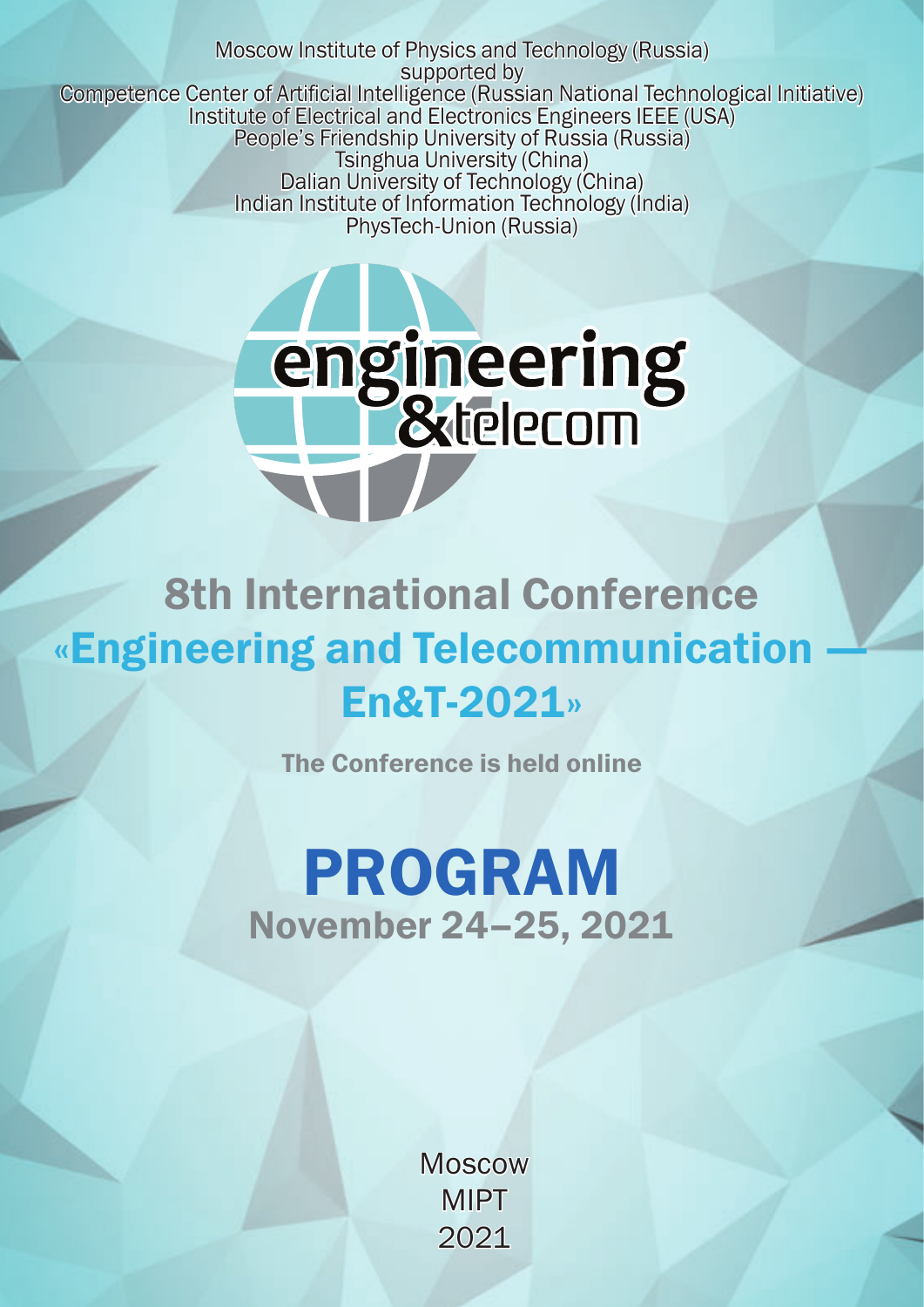# **Organizers**







Российский университет<br>дружбы народов

# **Sponsors**



#### **MIRT department**

**Microprocessor technologies in intelligent control systems**







ЭКСПОНЕНТА ЦЕНТР ИНЖЕНЕРНЫХ ТЕХНОЛОГИЙ И МОДЕЛИРОВАНИЯ

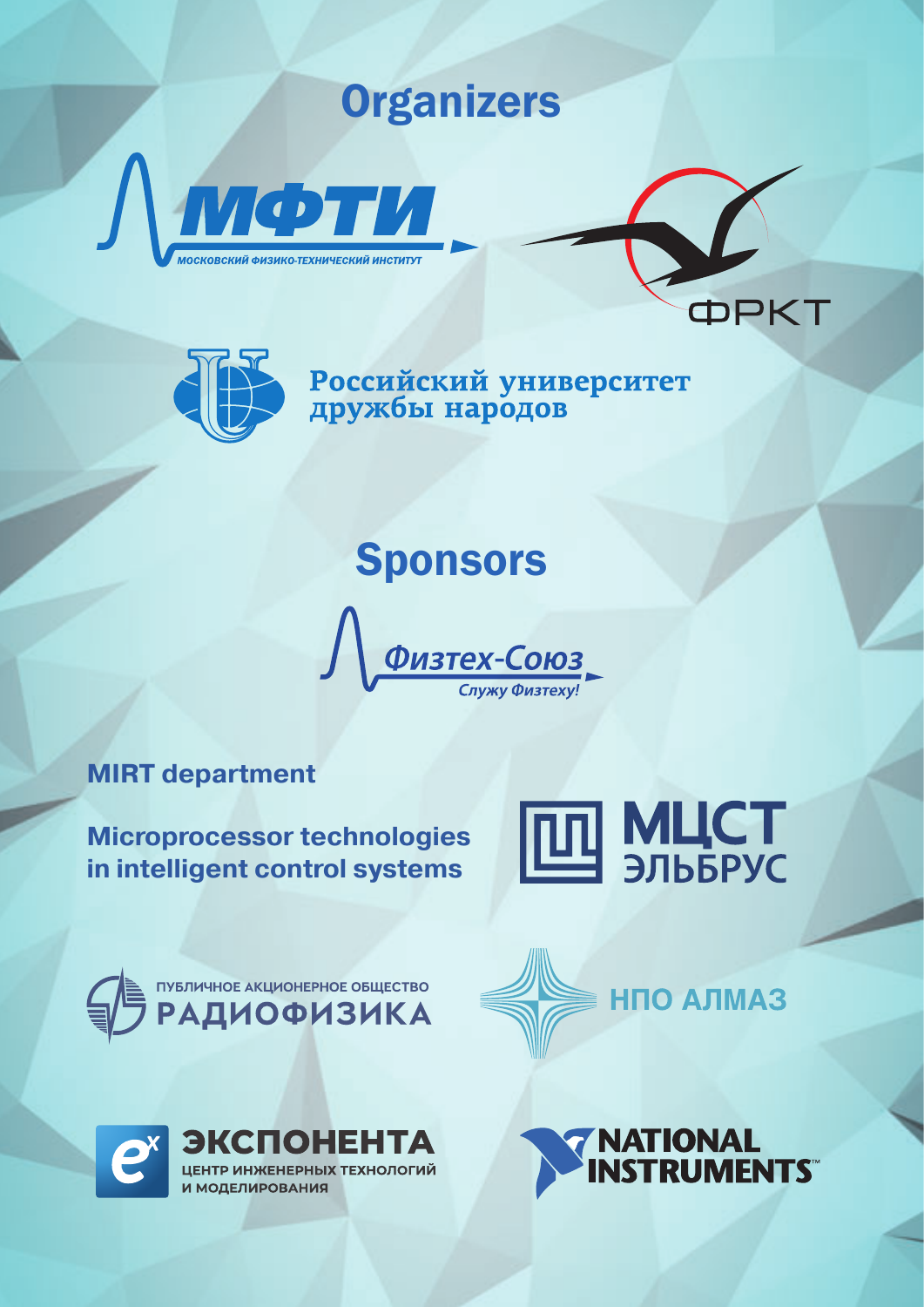9:30-10:00 To register as a participant, use the link

#### 10:00-10:20

**Welcome speech by Prof. Sergey Garichev, Chairman of the Conference Organizing Committee, Vice-Rector MIPT on Research and Developments, Laureate of the Russian Government Prize, Russia**

**Welcome speech by Prof. Alexander Dvorkovich, Chairman of the Conference Program Committee, Corresponding Member RAS, MIPT, Russia**

**Welcome speech by Prof .Vadim А. Kaloshin, Chair of Russia Section AP Chapter & Russia Section ED/MTT/AES Joint Chapter, Kotelnikov Institute of Radioengineering and Electronics of RAS, Russia**

### **Plenary Session**

**Moderator:** *Prof. Alexander Dvorkovich, Corresponding Member RAS, MIPT, Russia*

#### 10:20-10:40

Interactive Reflex Biometrics

*Valery A. Konyavsky, Doctor of Technical Sciences, Head of the Department of Information Security, MIPT, Russia*

*Nikolay A. Kuznetsov, Acadevician of the RAS, Doctor of Technical Sciences, Professor, Head of Head of the Department of Infocommunication systems and networks, MIPT, Russia*

*Andrey M. Raigorodskii, Doctor of Physical and Mathematical Sciences, Professor, Head of the MIPT-Sberbank laboratory, MIPT, Russia*

*S. A. Trenin, I. A. Abdullaeva, MIPT-Sberbank laboratory, MIPT, Russia*

#### 10:40-11:00

Information Processing Methods in Ergatic Robotic Systems

*Roman V. Meshcheryakov, Doctor of Technical Sciences, Professor, Institute of Control Sciences RAS, Russia*

#### 11:00-11:20

Modern Photonic Communication Systems and Perspectives of Their Development

*Vladimir M. Vishnevsky, Doctor of Technical Sciences, Professor, V. A. Trapeznikov Institute of Control Sciences RAS, Russia*

*Konstantin A. Vytovtov, Doctor of Technical Sciences, Professor, V. A. Trapeznikov Institute of Control Sciences RAS, Russia*

*Elizaveta A. Barabanova, Doctor of Technical Sciences, V. A. Trapeznikov Institute of Control Sciences RAS, Russia*

NOVEMBER 24, 2021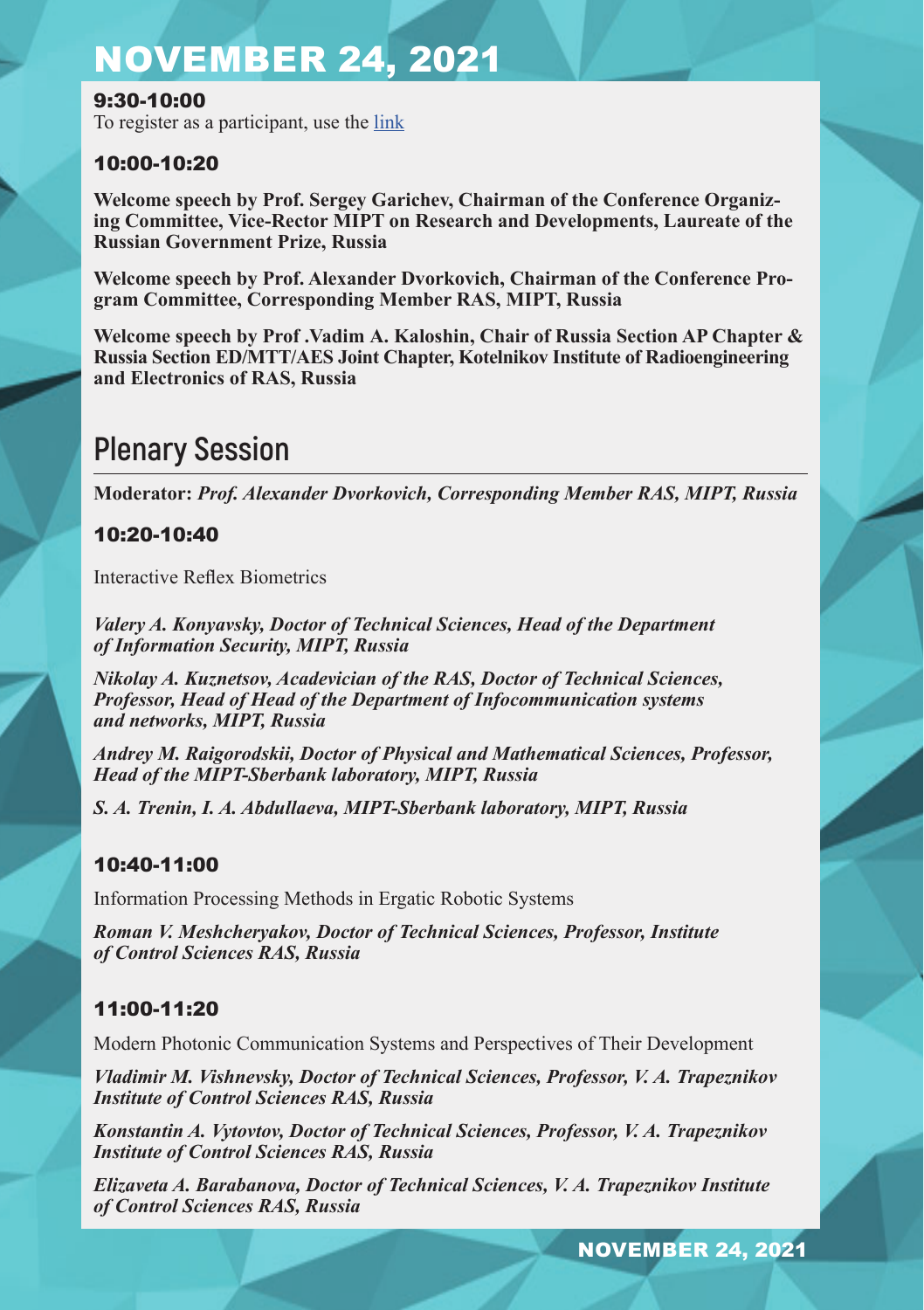#### 11:20-11:40

Internet of Light: System Design and Applications *Jintao Wang, Professor, Department of Electronic Engineering, Tsinghua University, China*

#### 11:40-12:00

Multi-beam Antennas for New Applications *Vadim A. Kaloshin, Doctor of Physical and Mathematical Sciences, Kotel'nikov Institute of Radio Engineering and Electronics of RAS, Russia*

12:00-13:30 **Lunch**

#### 13:30-17:10

**Round-table «6G Absorption and 3D-connectivity» colocated with the International Summit on 6G networks (6G Summit R&D Russia)**

Moderators: *Prof. Konstantin E. Samouylov, Dr. Tech. Sc., RUDN University, Russia Prof. Yevgeni А. Koucheryavy, Dr. Tech. Sc., Tampere University, Finland*

The 6G Summit R&D Russia is a continuation of the series of international summits held annually by RUDN University. The Summit will provide a convenient platform for the industry leaders, innovators, and researchers from both industry and academia to collaborate and share their ideas related to the novel 6G technology that can, in turn, facilitate its development, standardization, and implementation.

*Summit language is English*

#### 13:30-13:45

Welcoming remarks. Purpose and order of Summit *Konstantin E. Samouylov, professor, Dr. Tech. Sc., RUDN University, Russia Yevgeni А. Koucheryavy, professor, Dr. Tech. Sc., Tampere University, Finland* 

#### 13:45-14:05

COST Action CA20120 — Intelligence-Enabling Radio Communications for Seamless Inclusive Interactions (INTERACT) *Laurent Clavier, IMT Nord Europe, France* )

#### 14:05-14:15 **Questions**

14:15-14:35 Innovations in Applied AI and 5G: Space, Biometrics and Healthcare *Rami Qahwaji, University of Bradford, United Kingdom*

#### 14:35-14:45 **Questions**

14:45-15:05 Enabling Massive Industrial Applications in 5G+ Ecosystem *Jiri Hosek, Brno University of Technology, Czech Republic* 

#### 15:05-15:15 **Questions**

NOVEMBER 24, 2021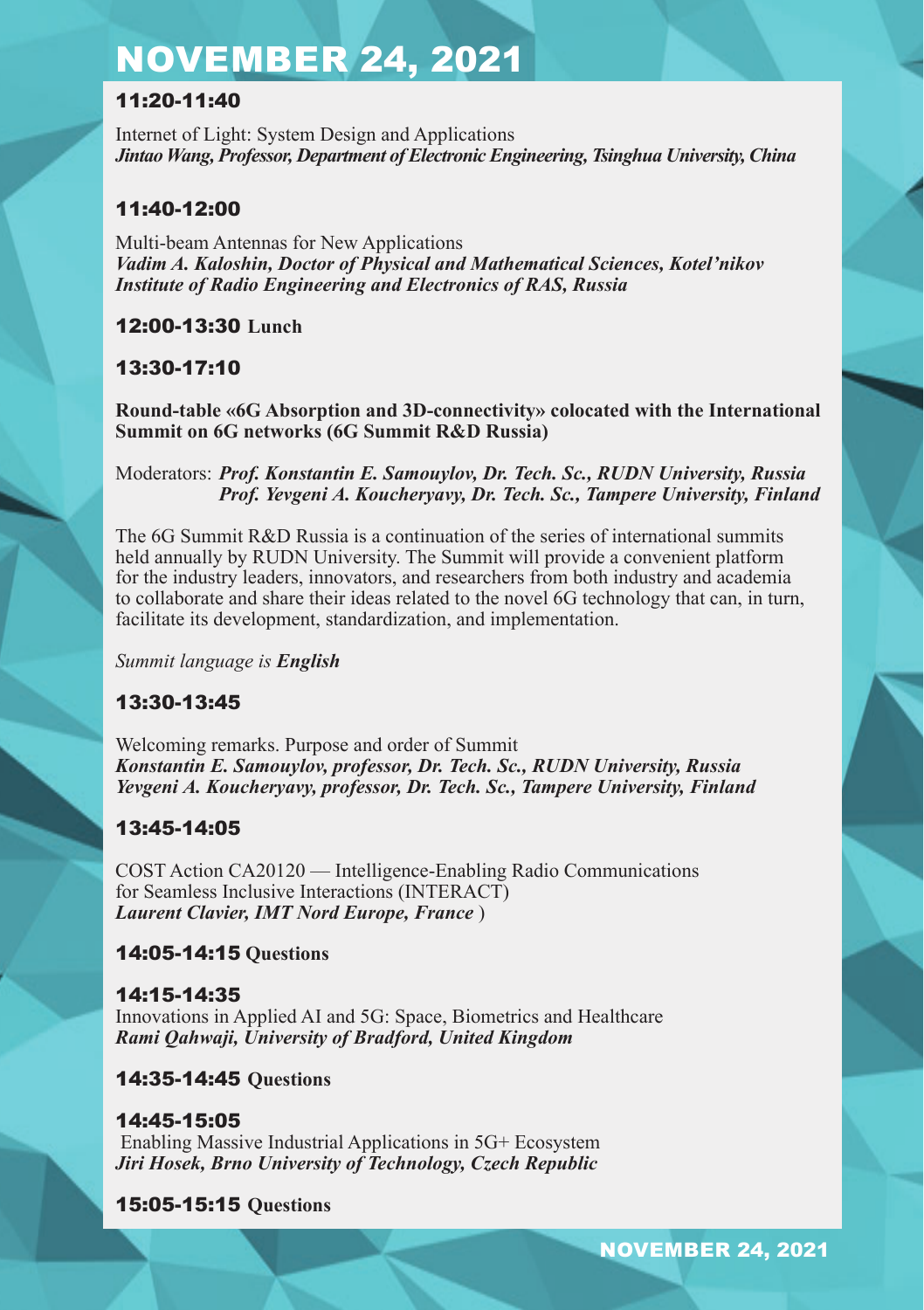#### 15:15-15:30 **Break**

15:30-15:50 Towards 6G Non-Terrestrial Networks *Giuseppe Araniti, University Mediterranea of Reggio Calabria, Italy*

#### 15:50–16:00 **Questions**

#### 16:00–16:20

Exploring the Potential of Blockchains with BoCA A Blockchain-of-Custody Application for Data Preservation *Thomas Martin, Mohammad Hammoudeh, Manchester Metropolitan University, United Kingdom*

#### 16:20–16:30 **Questions**

#### 16:30–16:50

Cyber Threat Hunting and Intelligence in IoT Environments *Ali Dehghantanha, University of Guelph, Canada*

16:50–17:00 **Questions**

17:00-17:10 **Closing**

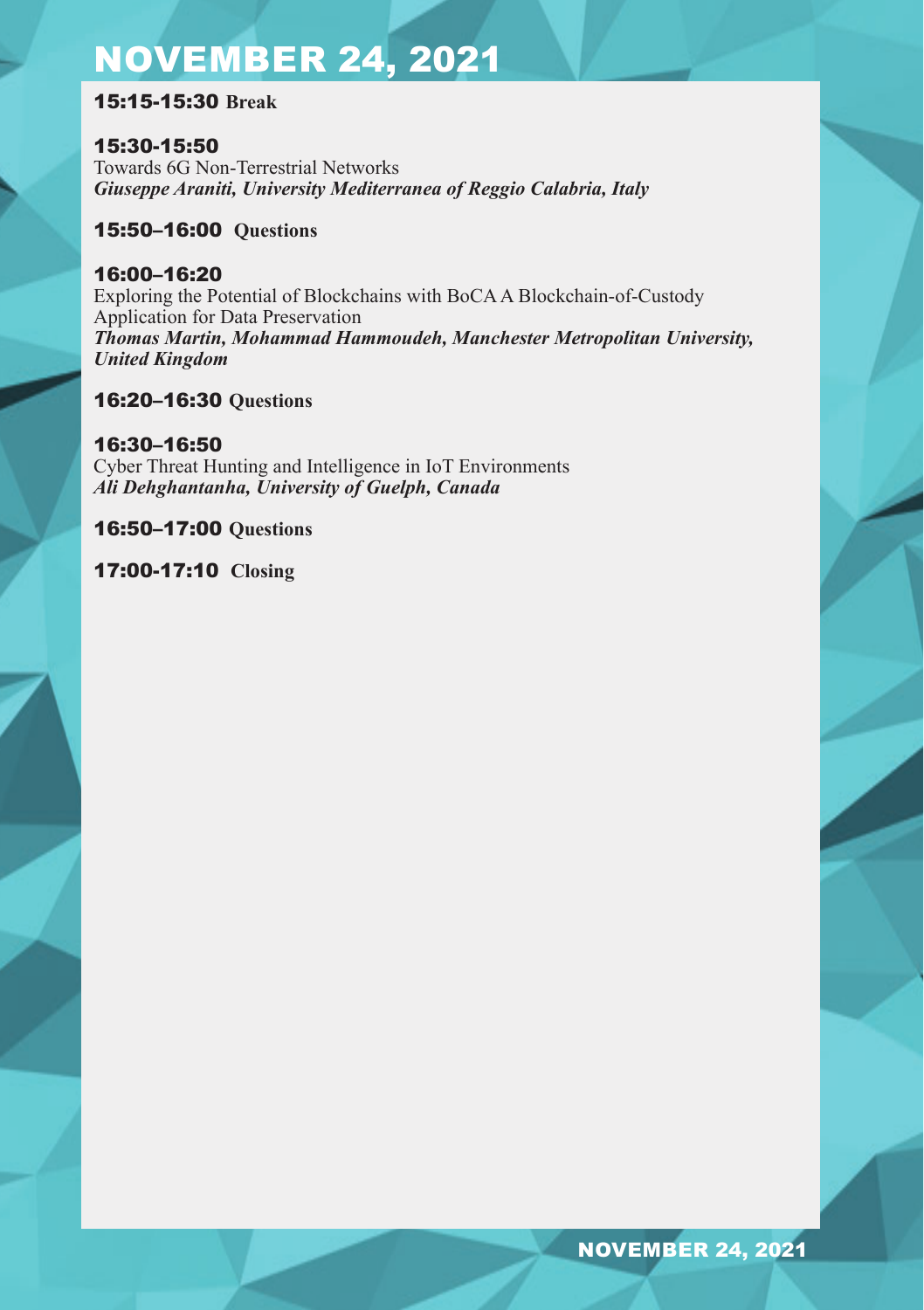10:00-19:00 **Session 1. Telecommunication technologies and networks** 

#### Moderators: *Prof. Alexander V. Dvorkovich, MIPT, Russia*

Efficient Implementation of Interleaved Partition-based PTS with Low Complexity *Kien Vu Van, Nghia Tran Van, Hieu Dang Trung*

New Clipping-and-Filtering for Peak-to-Average Power Ratio Reduction in OFDM *Tran Nghia, Dang Hieu*

Nonlinear MIMO Receiver with Low Complexity *Ivan N. Kolesnikov, Michail Kirichenko, Vladimir Lyashev* 

A Study of the Impact of the Contention Window on the Performance of IEEE 802.11bd Networks with Channel Bonding *Viktor A. Torgunakov, Vyacheslav A. Loginov, Evgeny M. Khorov* 

Methods for Improving the Accuracy of Frequency Shift Estimation in 5G NR *Edgar M. Dmitriyev, Vladimir Milyutin, Eugeny Rogozhnikov, Kirill Petrovskiy, Dmitiy Pokamestov, Serafim Novichkov* 

The Transmission Test and Demonstration for 8K Ultra-high Definition TV Services Using DTMB-A *Yunchuan Huang, Changyong Pan, Chao Zhang, Ying Chen*

The Model of Conjoint Servicing of Real Time and Elastic Traffic Streams Through Processor Sharing (PS) Discipline with Access Control *Andrabi Umer Mukhtar, Sergey N. Stepanov, Mikhail S. Stepanov, Margarita G. Kanishcheva, Habinshuti Francois Xavier*

On the Concatenated Code Construction for Slotted Non-Orthogonal Multiple Access  *Aleksey Kuvshinov, Fedor Ivanov* 

Frequency Selective MIMO precoding in Time Domain *Alexander I. Sherstobitov, Natalia Solomennikova, Vladimir Lyashev* 

Spatial-consistently shifted antenna methodology for DAS modeling in NR V2X applications *Sergey N. Trushkov, Vitaliy V. Kuptsov, Oleg A. Shmonin, Alexander O. Kokarev* 

Code-Domain NOMA Solutions for Wireless Uplink *Daria T. Ustinova, Anton A. Glebov, Serafim A. Novichkov* 

Enabling Synchronous Uplink NOMA in Wi-Fi Networks *Aleksey A. Kureev, Grigory Korolev, Evgeny M. Khorov, Andrey Lyakhov* 

An automatic Alignment Bidirectional Visible Light Communication System Based on Red Laser Diode *Li Jiaming, Chai Shuzhou, Zheng Di, Zhang Hongming, Song Jian*

Simplified Single-Scatter Path Loss Model of LED-based Non-Line-of-Sight Ultraviolet Communications *Gao Xinyu, Tian Cao, Hongming Zhang, Changyong Pan, Jian Song*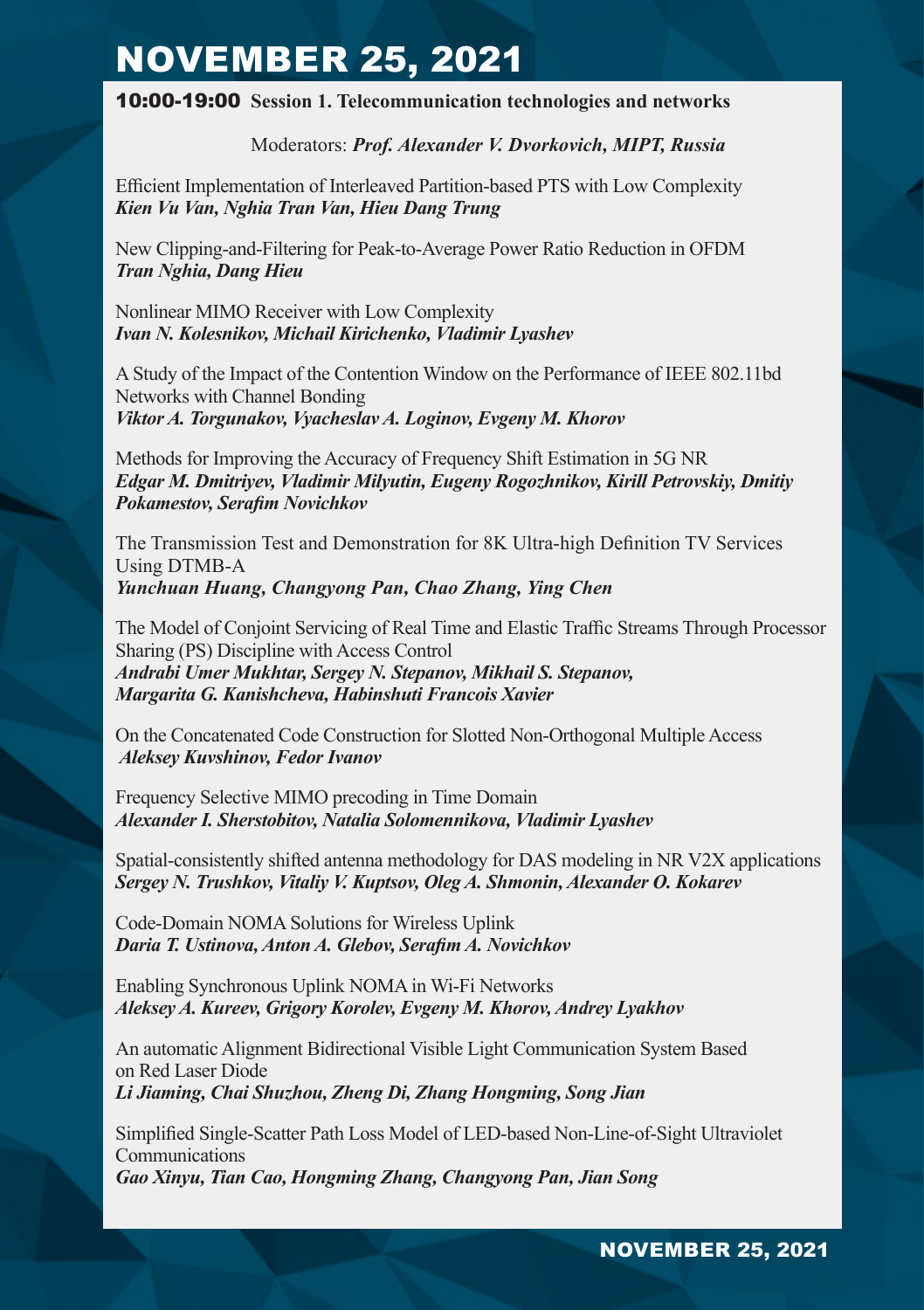Energy Efficiency Comparison of the OFDM and FBMC Modulations for Wi-Fi 7 in the Presence of the Complex Nakagami-m Fading *Tatiana K. Artemova, Aleksey S. Gvozdarev, Ilya V. Kanaev, Konstantin S. Artemov*

Implementation of 2-ray Modeling for Mimo outdoor Scenario *AL Tahar Inas Anouar*

Statistical Correlations in Active Matter Based on Robotic Swarms *Vadim Porvatov, Alexey Dmitriev, Alina Rozenblit, Anastasia Molodtsova, Ekaterina Puhtina, Oleg Burmistrov, Dmitry Filonov, Anton Souslov, Nikita Olekhno* 

Scheduling Algorithms in Cellular MIMO Systems *Vladislav Matyukhin, Alexey Chernov, Maksim Zherebyatew, Artem Teleluhin, Yaroslav Bogdanov, Julia Chernova*

The fast CU splitting method based on CU size, quantization parameters and difference of variances *Vsevolod Sergeev, Alexander V. Dvorkovich* 

An integrated indoor VLC+PLC system for video broadcasting and positioning *Pan Changyong, Li Dejian, Hu Yi, Zhang Guodong, Yang Hui, Song Jian*

A Scheme of Visible Light Indoor Positioning Based on Image Communication *Li Dejian, Hu Yi, Wu Feng, Yang Fang, Yang Hui, Zhang Hongming*

#### 10:00-19:00 **Session 2. Radio Communication and radar systems (Subsession 1)**

Moderator: *Prof. Sergey P. Skobelev, PJSC «Radiophysics», Russia*

Simple Polynomial Windows for Spectral Analysis of Signals That Minimize the Spectrum Sidelobe Level on a Segment of the Frequency Axis *Gennady V. Zaytsev, Alexander D. Khzmalyan*

Design and Simulation of Nano scale FIN FET Using Silvaco TCAD *Saurabh Raman, Tripathi Pramod Narayan, Bhasme Sarang Balasaheb, Alexey Nazarov*

A Method of Auxiliary Surface Currents in 2D Problems of Electromagnetic Scattering by Penetrable Cylinders *Dmitrii A. Borisov, Sergei P. Skobelev*

A Modification of the Hybrid Projection Method for Analysis of Doubly Periodic Structures with Inhomogeneous Magneto-Dielectric Elements *Yana I. Chizhevskaya* 

Block Structure of the Mathematical Models of Dipole Arrays *Maksim G. Vakhitov, Denis S. Klygach, Amur B. Khashimov*

Permittivity Measurement for Powder Materials Using a Volumetric Strip-slot Junction *Maksim G. Vakhitov, Denis S. Klugach, Amur B. Khashimov, Nikolay V. Dudarev, Dmitrii G. Fomin* 

Multilayer Printed Radiator on Two Circular Polarizations for Wide-Angle Scanning Kaband Tx/Rx Phased Array *Ruslan A. Kolesnikov, Yuri B. Korchemkin, M. S. Uhm, S. H. Yun*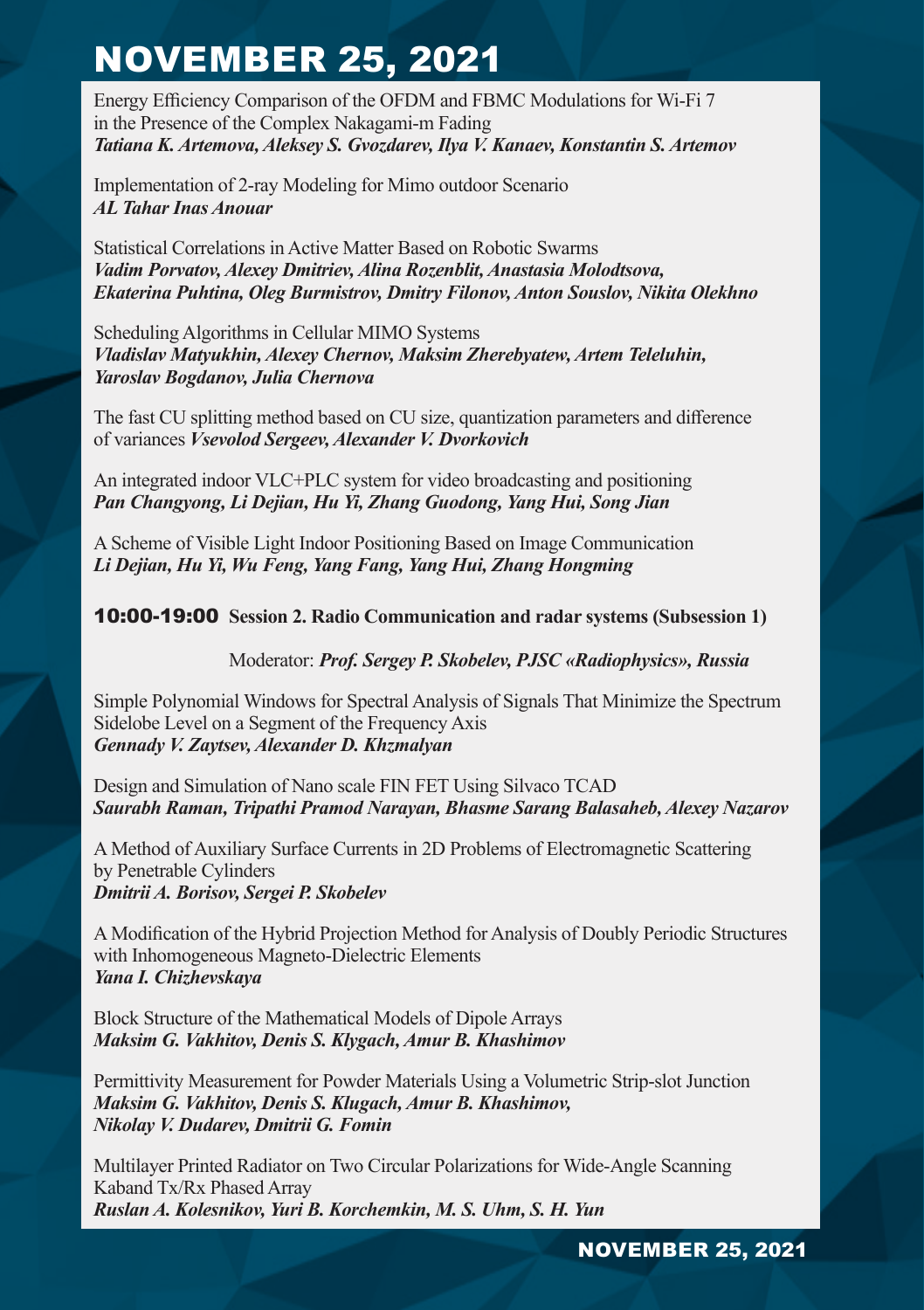Shaping of Flat-Topped Element Patterns in Phased Arrays of Coupled Multimode aveguides of Hexagonal Cross Section *Kirill M. Sidorov, Sergei P. Skobelev*

Features of Calibration of Large Stationary Phased Array Antennas *Alexander M. Shitikov, Yegor V. Korotetskiy, Vladimir V. Denisenko*

Some Features of Generalized Mikaelian Lens with Negative Refractive Index *Mikhail M. Kushneryov, Sergei P. Skobelev*

Millimeter Wave Reflector Antenna with Wide Angle Mechanical Beam Scanning *Alexey Tobolev, Alexander V. Shishlov*

Modelling of a Small-sized Waveguide Radiator with Elliptical Polarization *Elchin V. Gadzhiev, Elena Ovchinnikova, Nguen Dinh To, Svetlana G. Kondratyeva, Pavel A. Shmachilin, Maxim Sokov*

A Miniaturized Planar Antenna with Optimized Slots and DGS for UWB Applications *Singh Aditya Kumar, Dwivedi Ajay Kumar, Signh Vivek, Yadav R.S*

Scattering Matrix Simulation of Broadband Band-pass Filter Based on a Multilayer Technology *Dmitry G. Fomin, Nikolay V. Dudarev, Stanislav N. Darovskikh*

The Design of a Directional Coupler Made on Microstrip Structures *Abdulmusavvir A. Karimov, Chorshanbe B. Ravshanov, Dilshod Ch. Ravshanov*

Microstrip High Bandwidth Directional Couplers with Reduced Area *Abdulmusavvir A. Karimov, Dilshod Ch. Ravshanov, Khairullo M. Khojanazarov, Rakhmonali Z. Makhmadulloev* 

A Diagram-Forming Scheme Implemented According to the Butler Matrix Scheme *Abdulmusavvir A. Karimov, Chorshanbe B. Ravshanov, Dilshod Ch. Ravshanov*

#### 10:00-19:00 **Session 2. Radio Communication and radar systems (Subsession 2)**

Moderator: *Prof., Vladimir E. Farber, PJSC «Radiophysics», Russia*

Experimental Study of Channel Frequency-Correlation in an Indoor Multipath Environment for Wireless Key Generation *Aidar A. Galiev, Amir I. Sulimov, Arkadiy V. Karpov*

Beam-Domain Interference Mitigation System Concept in Application to Automotive Radar *Igor V. Artyukhin, Ilya M. Averin, Victor T. Ermolaev, Alexey E. Rubtsov, Alexander G. Flaksman, Evgeny A. Dombrovsky, Denis D. Bareev*

The Perspective of Inverse Synthesis Application for SAR Satellite Acceptance Tests *Denis V. Orlov, Alexander I. Kovalenko*

A Two-frequency Compact Klystron Three-gap Resonator with a Suspended Dielectric Substrate *Maxim Chernyshev, Yuri Miroshnichenko, Vladislav Tsarev, Natalia Akafyeva*

Double-Gap Klystron Photonic Crystal Resonator with Stripe Lines on a Dielectric Substrate *Alexey Miroshnichenko, Vladislav Tsarev, Andrey Gnusarev, Natalia Akafyeva*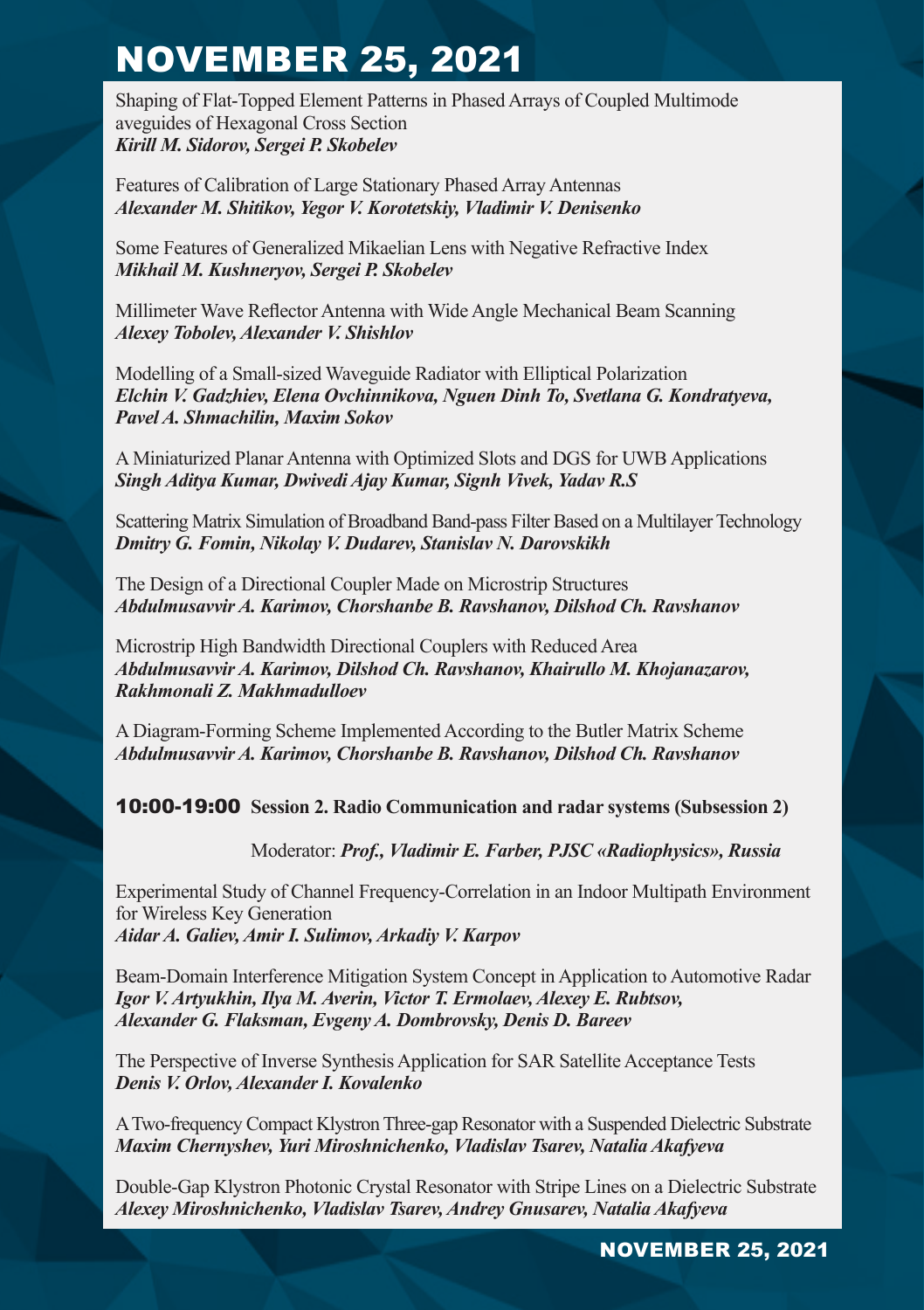Satellite Signal Attenuation due to Dust Storms *Nasir Samah Abbas, Alexander Samoilov, Al Tahar Inas*

Analytical Description of Chaotic Radio Pulse Receiver *Yuri V. Andreyev*

Satellite Radio Monitoring Stations Observation Planning: Time Alignment Observation Algorithm *Vasiliy S. Grigorev, Alexander V. Ksendzuk*

Technique for Suppressing Additive and Multiplicative Noises *Gennadiy V. Slyozkin, Andrey N. Degtyaryov*

Analysis of the Efficiency of Radar Target Сlassification by Heinen Polarization Parameters in the Monostatic Configuration *Artyom A. Kopylov, Igor V. Zimin*

Height Estimation of Atmospheric Reentry of Vehicle Tracked With LFM Waveforms *Mariya A. Murzova, Vladimir E. Farber, Boris А. Levitan, Sergey Topchiev*

Data Association for Multi-Object Tracking Using Assignment Algorithms *Le Ba Thanh*

Low Complexity DVB-S2X Frequency Synchronization for LEO Satellites *Konstantin K. Iansitov, Semyon V. Dorokhin, Sergey A. Levichev, Liubov A. Antiufrieva, Alexander V. Dvorkovich*

10:00-19:00 **Session 3. Computing systems and data processing** 

Moderator: *Roman V. Meshcheryakov, Dr. Tech. Sc., Professor, Russia*

Embedded Online Machine Learning *Nikita Е. Yudin, Dmirty Kamzolov, Vadim V. Sinolits, Alexey V. Erchenko, Pavel G. Golovkin*

Security of the Cryptosystem GPT Based on Rank Codes and Term-rank Codes *Pham Huu Loc, Le Thi Trang Linh, Nguyen Du Hoan*

Implementation of the Reputation Model for Secure Routing Based on the OLSR Protocol *George A. Litvinov, Evgeny V. Shcherba* 

Algorithm of Risk Assessment System in the Task of Identifying Destructive Content in Social Networks *Mark V. Mamchenko, Anastasiya S. Rey*

Xtext Grammar of Driver Logical Condition Factor *Habinshuti Francois Xavier, Umer Mukhtar Andrabi*

Efficient Hardware-agnostic DBMS Operator Implementation Using SYCL *Petr Kurapov, Daria Nikolskaia, Daniil Kulikov*

Model for Analysis and Classification of User Actions of the Same Type *Pavel V. Pilkevich, Vitaliy Lutsishen, Mariya Ozhiganova*

Trust Model, Reliability Theory in Theory of Secrecy *Alexander I. Kolybelnikov*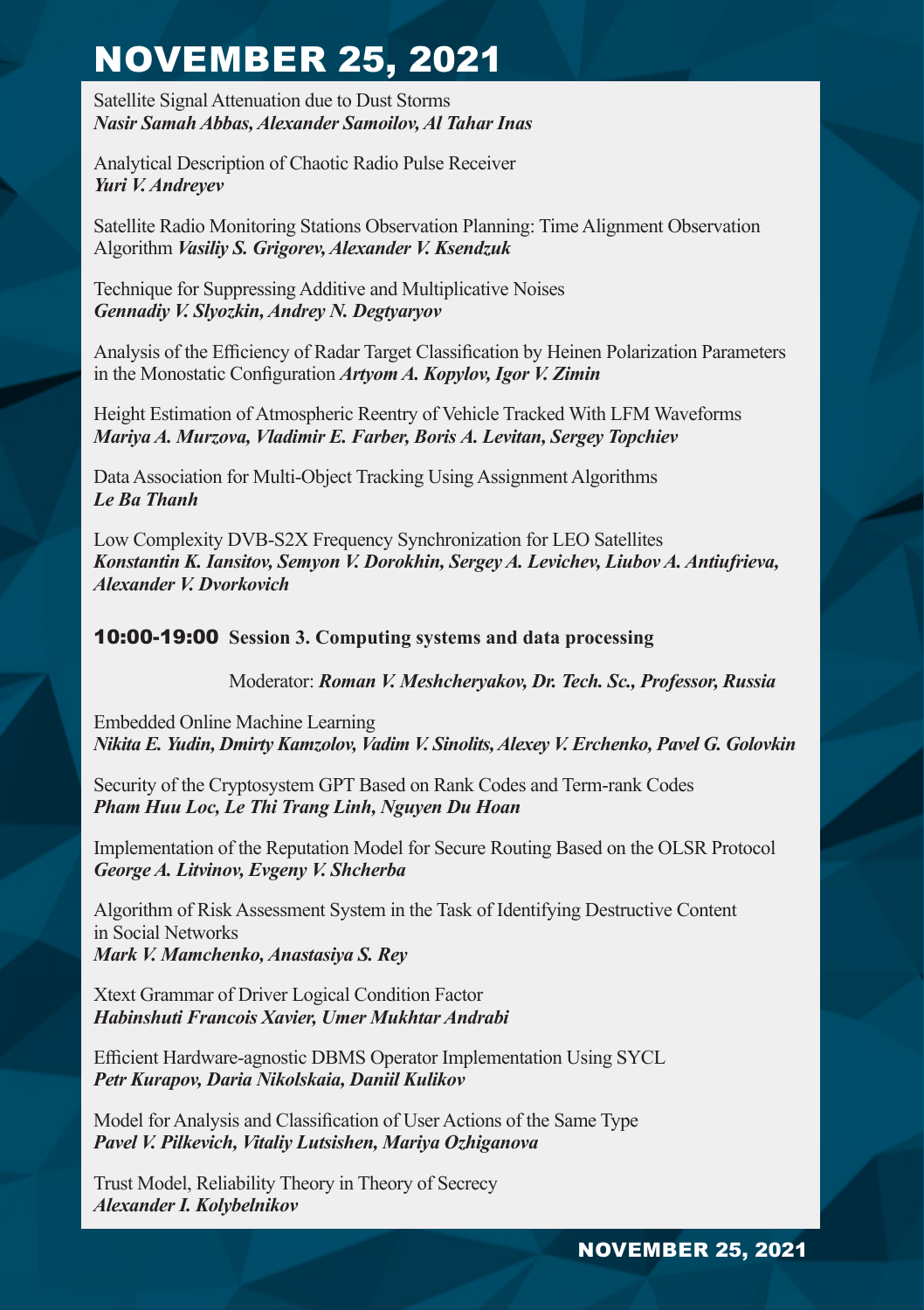Guest System Call Execution by the Application Level Binary Compiler x86-Elbrus *Elizaveta S. Noskova, Alexander F.Rozhin*

Optimization of the Prediction of the near-Earth Space Objects Trajectory by Interpolation of Gravitational Pulling Force and Atmospheric Density *George Martvel*

Specifics of Communication Organization and Attacks on Medical Cyber-Physical Devices *Maria A. Poltavtseva, Anna N. Kharitonova, Daria S. Lavrova*

On the Efficiency of Combinatorial Generation for Adaptive Image Steganography *Anna S. Melman, Oleg O. Evsutin, Yuriy V. Shablya*

Simulation of high-dimensional neurons based on memristive devices *Sergey Shchanikov, Alexey Mikhaylov, Victor Kazantsev, Valeri Makarov*

Performance Impact of Error Correction Codes in RNS with Returning Methods and Base Extension

*Mikhail G. Babenko, Egor Shiryaev, Ekaterina Bezuglova, Andrei Tchernykh, Pulido-Gaytan Bernardo, Cortés-Mendoza Jorge M.*

Elbrus-2C3: a Dual-Core VLIW Processor with Integrated Graphics *Yuri A. Nedbailo, Mikhail V. Slesarev, Alexander I. Troosh, Ignat N. Bychkov, Pavel A. Chuchko, Egor G. Panchenko*

10:00-19:00 **Session 4. Artificial intelligence systems (AI) in telecommunications**

Moderator: *Mikhail S. Burtsev, Head Laboratory of Neural Systems and Deep Learning, MIPT, Russia*

Are Neural Networks the Best Way for Encrypted Traffic Classification *Danil Shamsimukhametov, Mikhail Liubogoshchev, Evgeny M. Khorov, Ian Akyildiz* 

StyleTtransfer in NLP: a Framework and Multilingual Analysis with Friends TV Series *Maria Tikhonova, Sergey Mirzoev, Stanislav Petrov, Elina Telesheva, Polina Tarantsova, Alena Fenogenova* 

Applying Convolutional Neural Networks for Security in VANET *Denis I. Parfenov, Lyubov S. Grishina, Arthur Yu. Zhigalov, Irina P. Bolodurina* 

High-performance Software for Memristor-Based Neural Network Simulation and Optimization *Ilya A. Bordanov, Roman R. Mineev, Sergey N. Danilin*

Accelerating Extreme Search Based on Natural Gradient Descent with Beta Distribution *Ruslan I. Abdulkadirov, Pavel A. Lyakhov*

Development and Research of Algorithms for Recognition of Breast Diseases by Mammographic Images Using Neural Networks *Ilya A. Bordanov, Yulia A. Podgornova, Ivan R. Mankov, Sergey N. Danilin*

Research of Financial Time-series Statistical Properties *Ivan Makarov, Maria Kovaleva, Victoria Zinkovich, Valentina Kolovertnova*